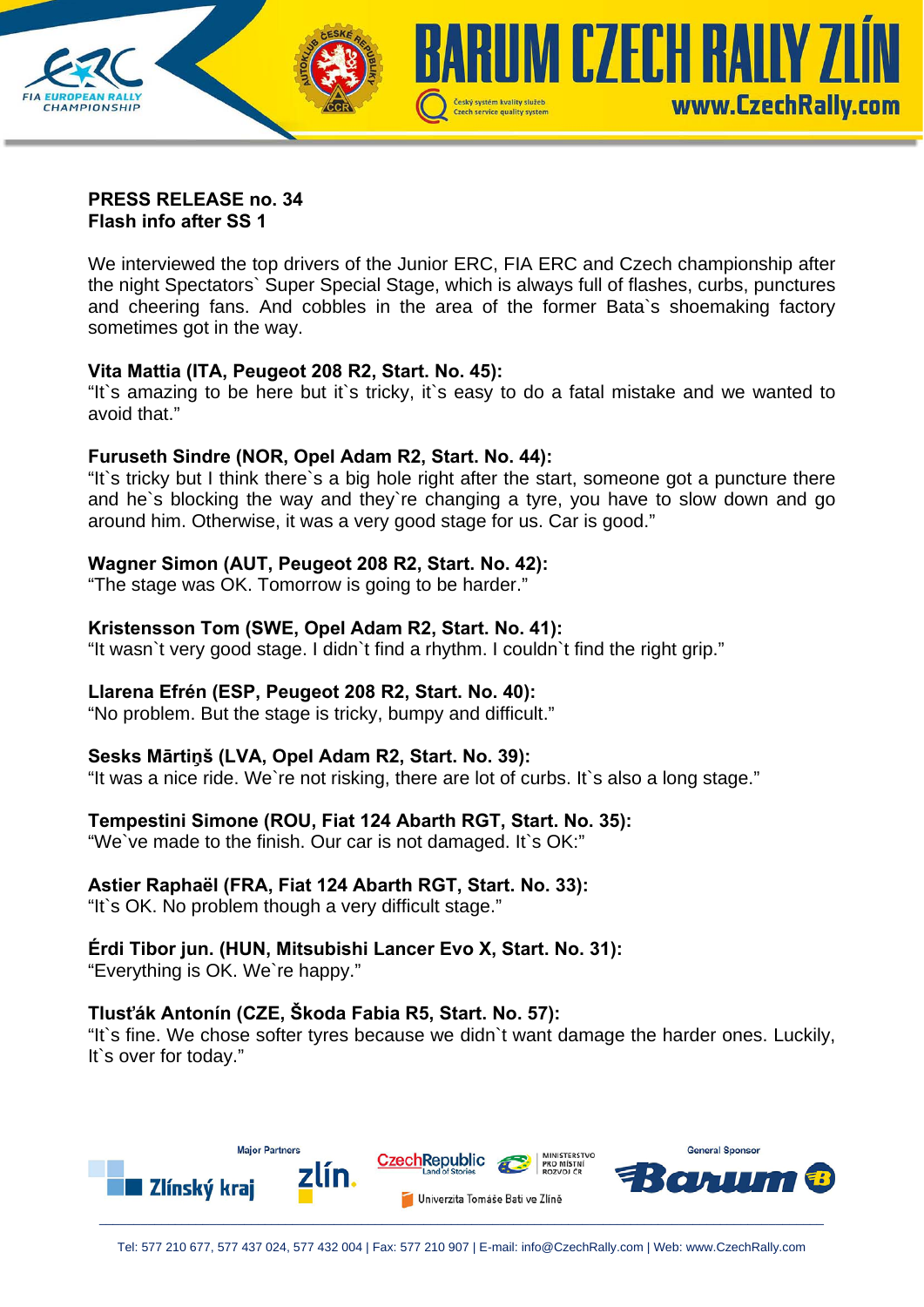

# **Štajf Vojtěch (CZE, Škoda Fabia R5, Start. No. 56):**

"I don`t know our time but my feeling was nice. We used hard tyres and we`ll use them for tomorrow. I had to be cautious in the first loop because the tyres were a bit cold but after that it was good. We enjoyed it."

## **Růžička Tomáš (CZE, Ford Fiesta R5, Start. No. 30):**

"It`s slippery. We have the same tyres from the qualification and by the end they got too hot. But it`s fine, we didn`t hit a curb."

## **Monteiro Aloísio (PRT, Škoda Fabia R5, Start. No. 28):**

"Very good, had some fun, it's mad."

# **Jakeš Miroslav (CZE, Škoda Fabia R5, Start. No. 27):**

"Very slippery, dangerous. It`s OK."

# **Német László (HUN, Škoda Fabia R5, Start. No. 26):**

"It was OK, but I wasn`t as fast as I wanted. No mistakes and I hope tomorrow will be hetter."

## **Vlček Martin (CZE, Ford Fiesta R5, Start. No. 25):**

"It`s great but we lost brakes and the pedal was all the way down which wasn`t fun."

## **von Thurn und Taxis Albert (DEU, Škoda Fabia R5, Start. No. 24):**

"It`s difficult in the dark. Maybe it could have been better but I was fun."

# **Botka Dávid (HUN, Škoda Fabia R5, Start. No. 22):**

"The stage is perfect. A lot of lights around you."

#### **Tarabus Jaromír (CZE, Škoda Fabia R5, Start. No. 21):**

"It was OK. I had to be careful, it`s slippery and there`s one hole. We`ll see."

# **Avcioglu Orhan (TUR, Škoda Fabia R5, Start. No. 19):**

"I couldn`t see the road because of the flashes, you have to get used to it. They blind you. It's a tricky stage with a lot of curbs. You need to be careful. This is a steady start for tomorrow. I`m happy."

#### **Mareš Filip (CZE, Škoda Fabia R5, Start. No. 18):**

"No problem. I took it easy. Sometimes I was behind a slower driver."

#### **Neubauer Hermann (AUT, Ford Fiesta R5, Start. No. 17):**

"It`s amazing. I got nervous when I saw someone changing tyres. We pushed hard. The atmosphere is amazing. It's a pleasure to drive here."